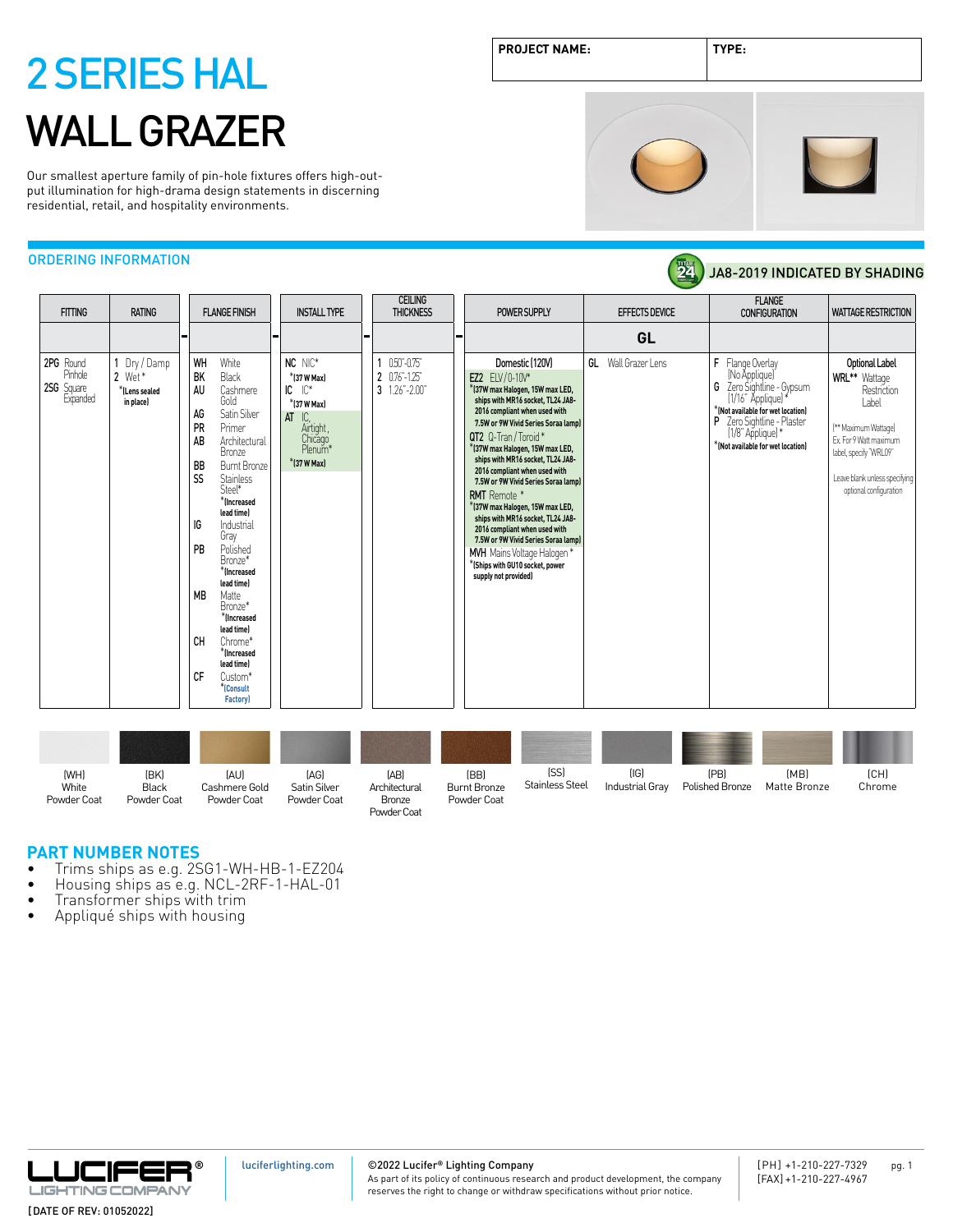### **ACCESSORIES**

**ROUTER TOOL GUIDE** (Dry / Damp locations only) Recommended for Zero-Sightline installations in wood ceilings. □ DLA-RTG-2S-RD Tool, router guide, round; reusable □ DLA-RTG-2S-SQ Tool, router guide, square; reusable

#### **EMERGENCY LIGHTING - REMOTE MOUNT ONLY**

During disruption of main power, emergency battery inverter provides temporary 120V or 277V to fixture.

| $\square$ EMB-S-20/25-120/277-LEDX | 20/25 watt max capacity, 120 or 277 VAC 60Hz, Non-Dimmable |
|------------------------------------|------------------------------------------------------------|
| $\Box$ EMB-S-100-120-LEDX          | 100 watt max capacity, 120 VAC 60Hz, Dimmable              |
| $\Box$ EMB-S-100-277-LEDX          | 100 watt max capacity, 277 VAC 60Hz, Dimmable              |
| $\Box$ EMB-S-250-120/277-LEDX      | 250 watt max capacity, 120 or 277 VAC 60Hz, Dimmable       |

#### SORAA VIVID SERIES MR-16 LED LAMPS

¨ **S-SM16-07-36D-927-03** 7.5W, 95CRI, 2700K, 36° Flood ¨ **S-SM16-07-36D-930-03** 7.5W, 95CRI, 3000K, 36° Flood

#### SORAA BRILLIANCE SERIES MR-16 LED LAMPS

¨ **S-SM16-07-36D-827-03** 7.5W, 80CRI, 2700K, 36° Flood ¨ **S-SM16-07-36D-830-03** 7.5W, 80CRI, 3000K, 36° Flood

#### MR-16 HALOGEN LAMPS

□ 12-37-HRIR-FL 37W IR Halogen 35° Flood



©2022 Lucifer**®** Lighting Company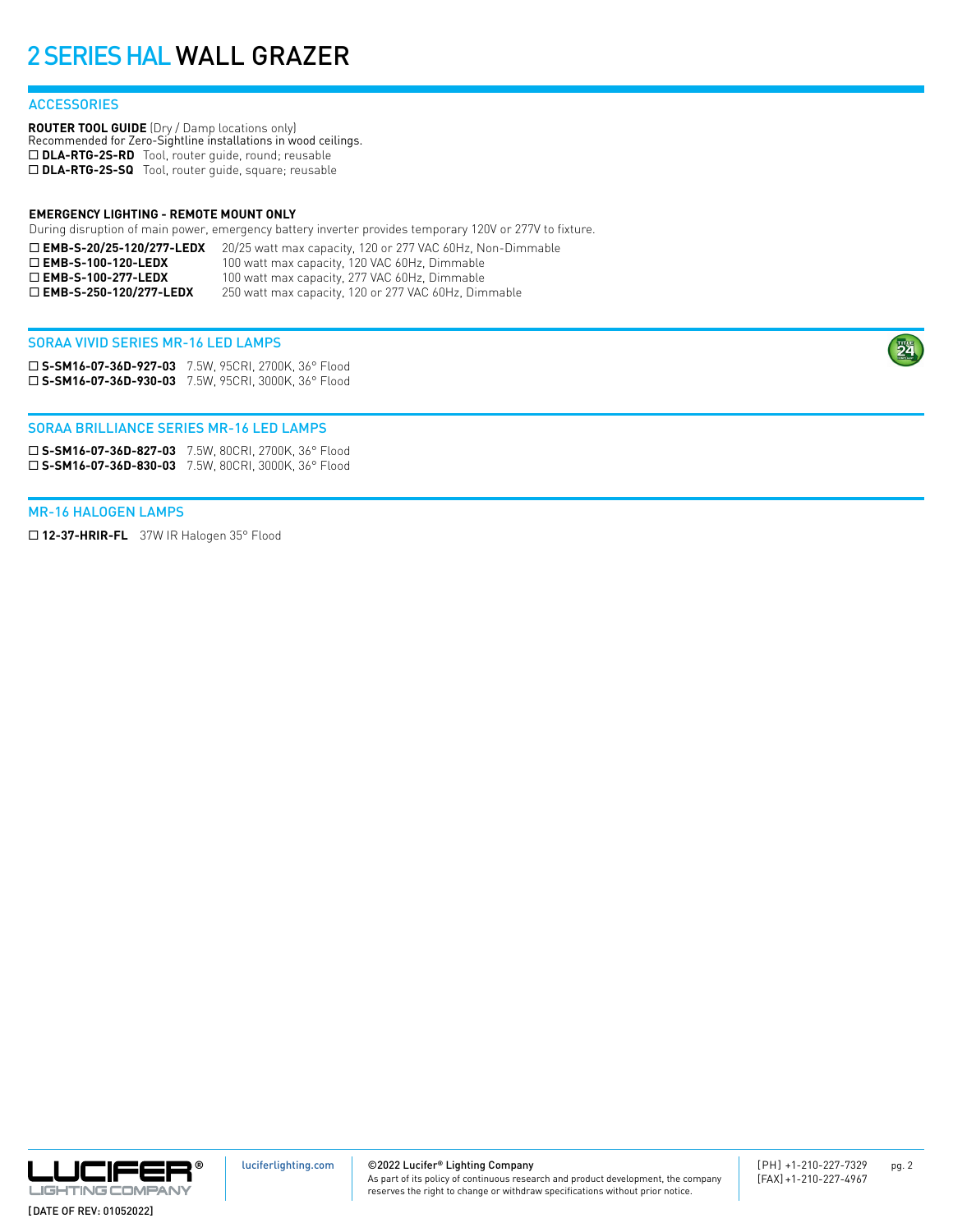### DOWNLIGHT

Die-cast baffle and precision kick reflector provide dynamic wall grazing and minimal aperture glare.

#### A ADJUSTABLE YOKE

Adjustable yoke allows for quick exchange of lamp and effects devices. Accommodates up to 2 effects devices.

B EFFECTS DEVICES

Wall Grazer lens included and sealed in wet location fixture.

#### $\boldsymbol{\Theta}$ TRIM PLATE

Wet location features integral silicone gasket.

- Dry / Damp Location: Thickness measures 0.065"
- Wet Location: Sealed aperture and integral silicone gasket. 0.15"return, installed as flange overlay only.

#### $\mathbf 0$ DOWNLIGHT TRIM ADAPTER

Included with fixture and required for installation. Uses (2) #6-32 flat-head screws with varying lengths to accommodate ceiling depth. Installed after ceiling is complete. Requires 3.75" cutout for flange overlay applications.

#### $\bf{p}$ RETENTION

Engineered integral ball plungers correspond to trim adaptor ensuring snug fit against finished ceiling.

**A B C** 4.30" IP64 WET LOCATION Ø4.10" Ø1.80" 4.20" IP10 DRY LOCATION Ø4.42" Ø1.80"

ROUND

**SQUARE** 











[luciferlighting.com](http://luciferlighting.com/)

©2022 Lucifer**®** Lighting Company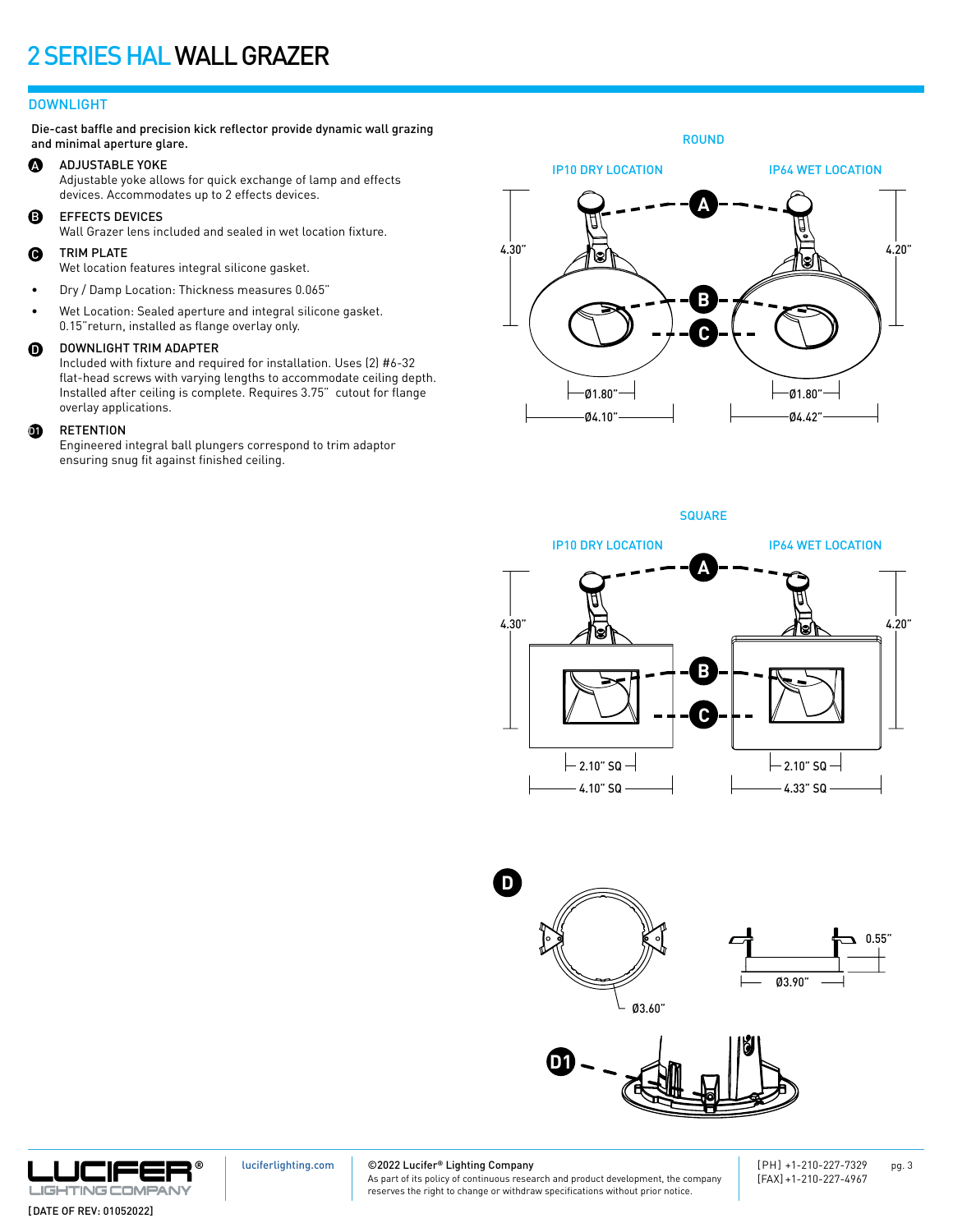- NO INSULATION CONTACT (NON-IC) HOUSING E
- Included with NC install types.
- Minimum 0.50" setback from combustible and non-combustible materials on all sides and top of housing.
- Minimum 3.00" setback from insulation material having max R-Value 30 on all sides and top of housing.
- Minimum 6.00" setback from polycell spray foam insulation having max R-Value 60.
- INSULATION CONTACT (IC) HOUSING F
- Included with AT and IC install types
- No setback from polycell spray foam insulation having max R-Value of 60 on all sides and top of IC housing.

### HOUSING / MOUNTING NOTES

- AT install type is required for Chicago Plenum, Airtight and Title 24 (JA8) applications.
- Do not install in environments where ambient temperatures exceed 40°C (104°F).
- Power supply compartment and all splice connections may be serviced from room side.
- Consult factory for spacing requirements for any installations exceeding R-Value 60.
- Hanger bars fitted to short side of housing, and long side of Low Flux housings; extend from 14.0" to 24.0", but may be field cut to accommodate narrow stud spacing.
- Hanger bars and brackets add 4.00" to the overall dimension, but are exclusive of the setback requirements.
- Driver assembly ships with trim, not housing. Housing and trim feature mating quick-connect plugs for ease of installation.

### ZERO-SIGHTLINE INSTALLATIONS

Zero-Sightline installations available for Dry / Damp location fixtures only. When installed according to manufacturer's instructions and ceiling conditions are met, fixture is flush with the ceiling plane. Consult 2-Series Installation Guidelines for appropriate ceiling cutouts and instructions for proper Zero-Sightline installations.

#### APPLIQUÉ G

- Specified on Flange Configuration and ships with housing; ships separately on remodel installations.
- For use in sheetrock ceiling applications.
- 1/16" Appliqué (G Flange Configuration) recommended for gypsum ceiling installations and has plaster stop thickness of 1/16".
- Recommended for painted ceiling applications.
- 1/8" Appliqué (P Flange Configuration) offers double thick plaster stop of 1/8" where a heavier application of mud is preferred. Recommended for colorfast and venetian plaster applications.
- Not recommended for stucco applications.

#### ROUTER TOOL GUIDE H

- Specified separately and used with Flange Overlay configurations.
- For use in wood ceiling applications. **• DLA-RTG-2S-RD** or **DLA-RTG-2S-SQ** required for wood Zero-Sightline ceiling installations.
- Router tool guide is reusable and suitable for multiple fixtures.

### HOUSING DIMENSIONS / DRAWINGS









0.062" plaster stop [G] 0.125" plaster stop [P]



0.062" plaster stop [G] 0.125" plaster stop [P]

 $\overline{\phantom{a}}$ 





[luciferlighting.com](http://luciferlighting.com/)

### ©2022 Lucifer**®** Lighting Company